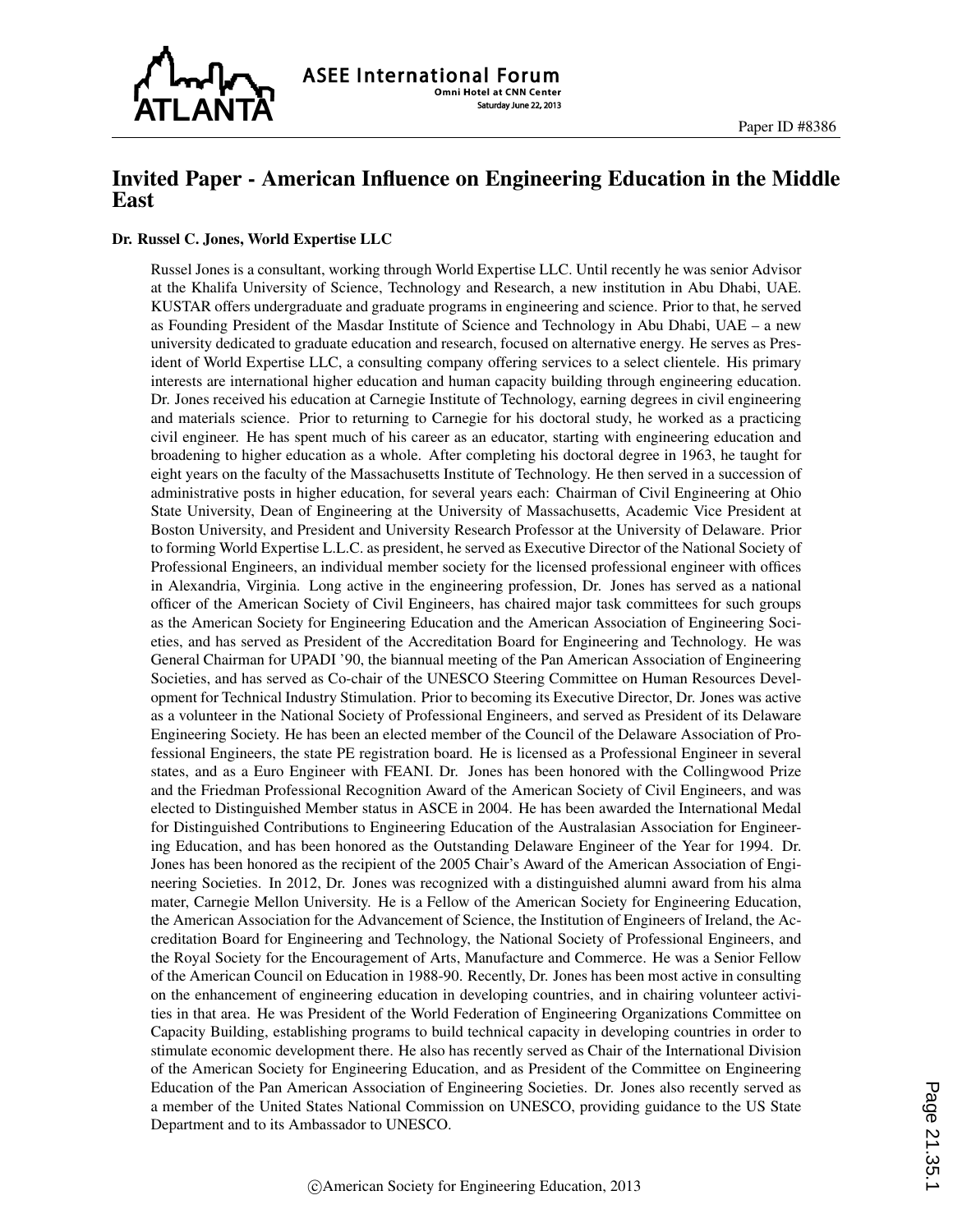## **TRANSFORMING MIDDLE EAST ECONOMIES THROUGH EDUCATION, RESEARCH AND INNOVATION**

#### *Introduction*

.

Several countries in the Middle East with oil-based economies, such as the United Arab Emirates, the Kingdom of Saudi Arabia, and Qatar have come to understand that they must diversify their economies, utilizing significant amounts of the income from sale of their oil and gas at current prices to invest in future commercial efforts. These countries have come to recognize that their substantial incomes from the sale of oil and gas will have a finite lifetime, and that they should be investing some of today's income flow in economic diversification. The world wants to use less oil – both due to its cost, and due to the pollution of the environment which is leading to global warming. In addition, the oil supply in producing countries will run out someday, in many cases in less than 100 years.

In particular, several such countries are focusing on diversifying to "knowledge-based economies", by developing higher education programs that will provide the human capacity to initiate and support such new economic thrusts. Total spending by the Gulf Cooperation Council countries on education in 2008 exceeds their \$20-billion in arms purchases from the United States.

This paper describes education initiatives in the Persian Gulf region aimed at transforming national economies through education, research and innovation. It also reviews the efforts of several US engineering schools which have entered into partnerships with governments, or opened some version of a branch campus, to offer engineering education programs in the Middle East.

#### *Education initiatives in the Persian Gulf region*

Several US engineering schools have entered into partnerships with governments, or opened some version of a branch campus, to offer engineering education programs in the Middle East.

#### **Qatar**

In Qatar, the Qatar Foundation has established a major Education City in Doha which hosts branch campus programs of six major US universities. The Qatar Foundation was established in 1995 by the country's ruler, with a multibillion-dollar endowment to fully finance universities that agreed to open branches there. Programs range from a medical school supported by Cornell University to a foreign service school offered by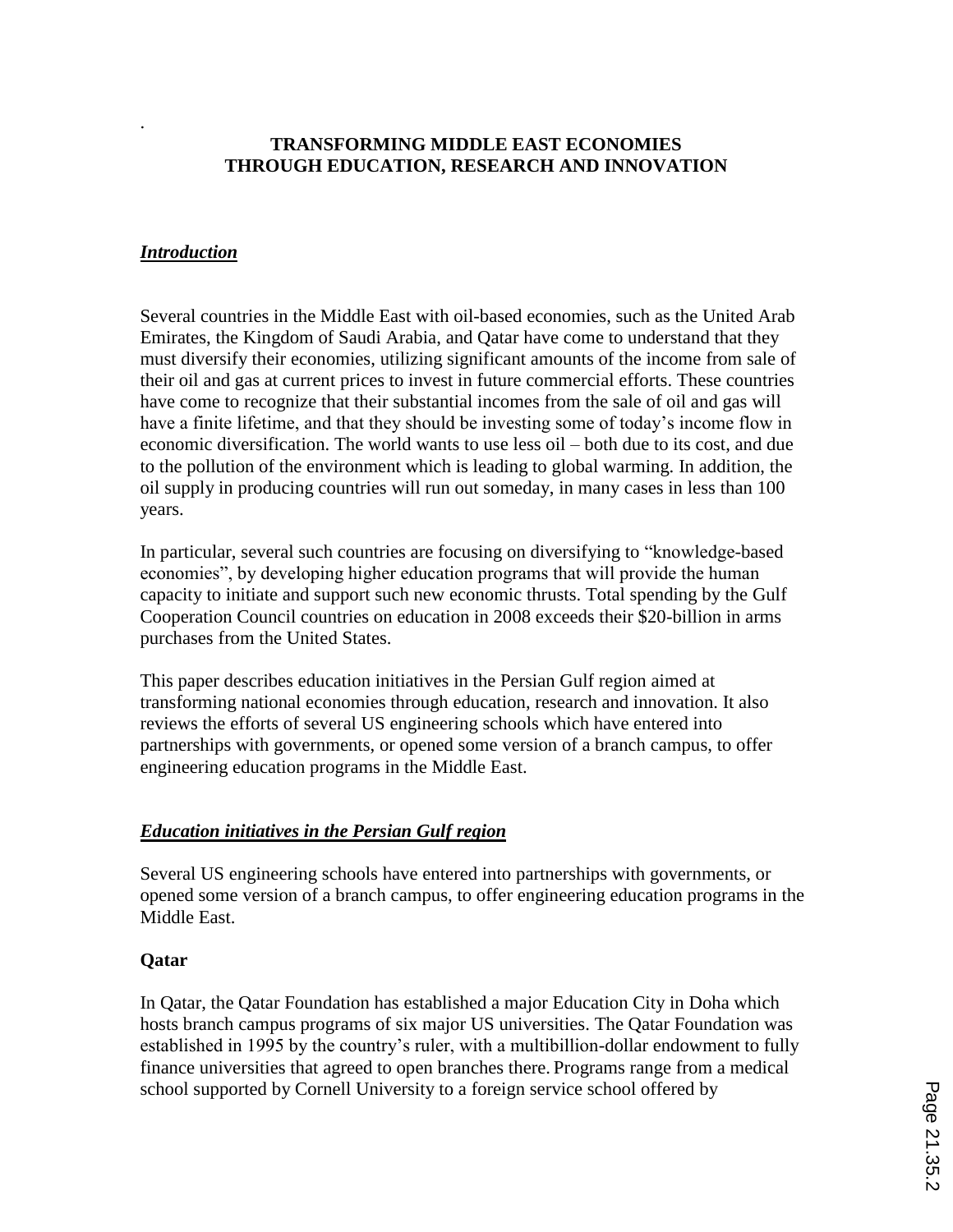Georgetown University, with other programs by Virginia Commonwealth University and Northwestern University. Engineering programs are offered by Texas A&M University and Carnegie Mellon University. Purpose built state-of-the-art learning and teaching facilities have been built for each university.

Texas A&M University at Qatar offers undergraduate degrees in chemical, electrical, mechanical and petroleum engineering. It graduated two students in 2007 and a full class in 2008. It is beginning to offer two graduate programs, a Master of Engineering Degree and a Master of Science Degree. The undergraduate curriculum integrates cutting-edge and applied research with innovative classroom instruction to ensure that its graduates are equipped to assume leadership roles after graduation.

Carnegie Mellon Qatar has offered undergraduate programs in Computer Science and Business Administration since 2004. It has recently added a new Information Systems degree. These programs are aimed at providing the human capital to develop an effective Information and Computer Technology (ICT) structure, one of the main pillars of the knowledge-based society that Qatar aspires to become.

### **Saudi Arabia**

King Abdullah University of Science and Technology (KAUST) is being built in Saudi Arabia as an international, graduate level research university dedicated to stimulating a new age of scientific achievement in the Kingdom. The University is scheduled to open in September 2009 with degrees in 11 fields of study:

- Applied Mathematics and Computational Science
- Bioscience
- Chemical and Biological Engineering
- Chemical Science
- Computer Science
- Earth Science and Engineering
- Electrical Engineering
- Environmental Science and Engineering
- Marine Science and Engineering
- Materials Science and Engineering
- Mechanical Engineering

Its international academic partnerships, designed to help build the curriculum and attract strong founding faculty, include two US institutions, Woods Hole Oceanographic Institution and the University of California at San Diego. Its global research partners who will join in collaborative research working on topics of global significance, include Cornell University, Stanford University, Texas A&M University and faculty members from Massachusetts Institute of Technology, California Institute of Technology, Michigan State University, Georgia Institute of Technology, Pennsylvania State University, and the University of California at Berkeley.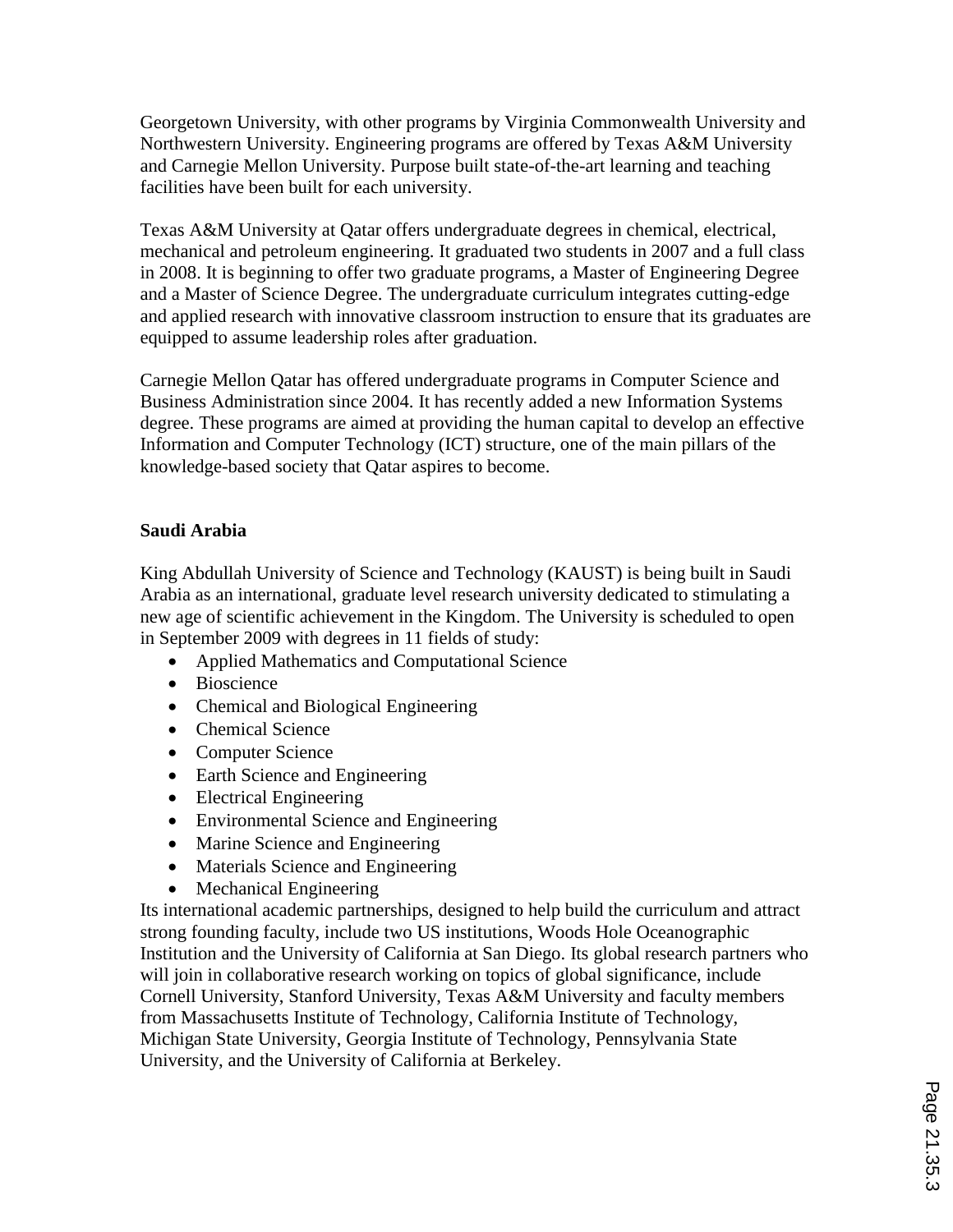KAUST is well funded, with a multi-billion dollar endowment. It will enroll both men and women from around the world. The campus, located on the Red Sea at Thuwal, north of Jeddah, is being built in 36 million square meters of land.

## **United Arab Emirates - Dubai**

Dubai Academic City presents a different model for international academic programs. <sup>6</sup> Launched in May 2006, it contains "store front" operations of some 32 universities currently. It is a "free zone", meaning that institutions housed there are not required to seek UAE accreditation. It currently serves some 12,000 students on an integrated 25 million square foot campus. It is intended to complement an earlier Knowledge Village, launched in 2003, which focuses on training institutes and educational service organizations. Knowledge Village is set up as a profit-making enterprise, where the government-owned company that runs the complex earns money by leasing the buildings to foreign universities.<sup>5</sup>

Michigan State University Dubai offers bachelor's degree programs including Computer Engineering and Construction Project Management. It is adding postgraduate degree programs, including a Master of Science in Supply Chain Management. The decision to open operations in Dubai was contingent on several conditions: a requirement that the project be self-sustaining, not use taxpayer money, not drain resources from the main campus, and not utilize foreign investors to underwrite the campus.

Rochester Institute of Technology Dubai is offering master's degree programs including Electrical Engineering, Mechanical Engineering, and Networking and Systems Administration. These are currently offered as part-time study programs in evenings and on weekends. Undergraduate programs in engineering are expected to be offered starting in 2010.

# **United Arab Emirates – Abu Dhabi**

The Petroleum Institute was created in 2001 to provide engineering education and research in areas of significance to the oil and gas and broader energy industries <sup>8</sup>. It was initiated with major assistance from the Colorado School of Mines, and more recently has also affiliated with the University of Maryland. It offers bachelor's degrees in Chemical, Electrical, Mechanical, Petroleum and Petroleum Geosciences Engineering, and Master of Engineering Degrees in Chemical, Electrical, Mechanical and Petroleum Engineering. It currently has over 1000 undergraduate students and some 50 graduate students.

The New York Institute of Technology<sup>9</sup> has been offering degree programs in Abu Dhabi since 2005. Its bachelor's degree programs include Computer Science and Information Technology, and its master's degree programs include Computer Science, Electrical and Computer Engineering, and Information, Network and Computer Security. Its classes are coeducational, and follow the same curriculum as its New York campuses.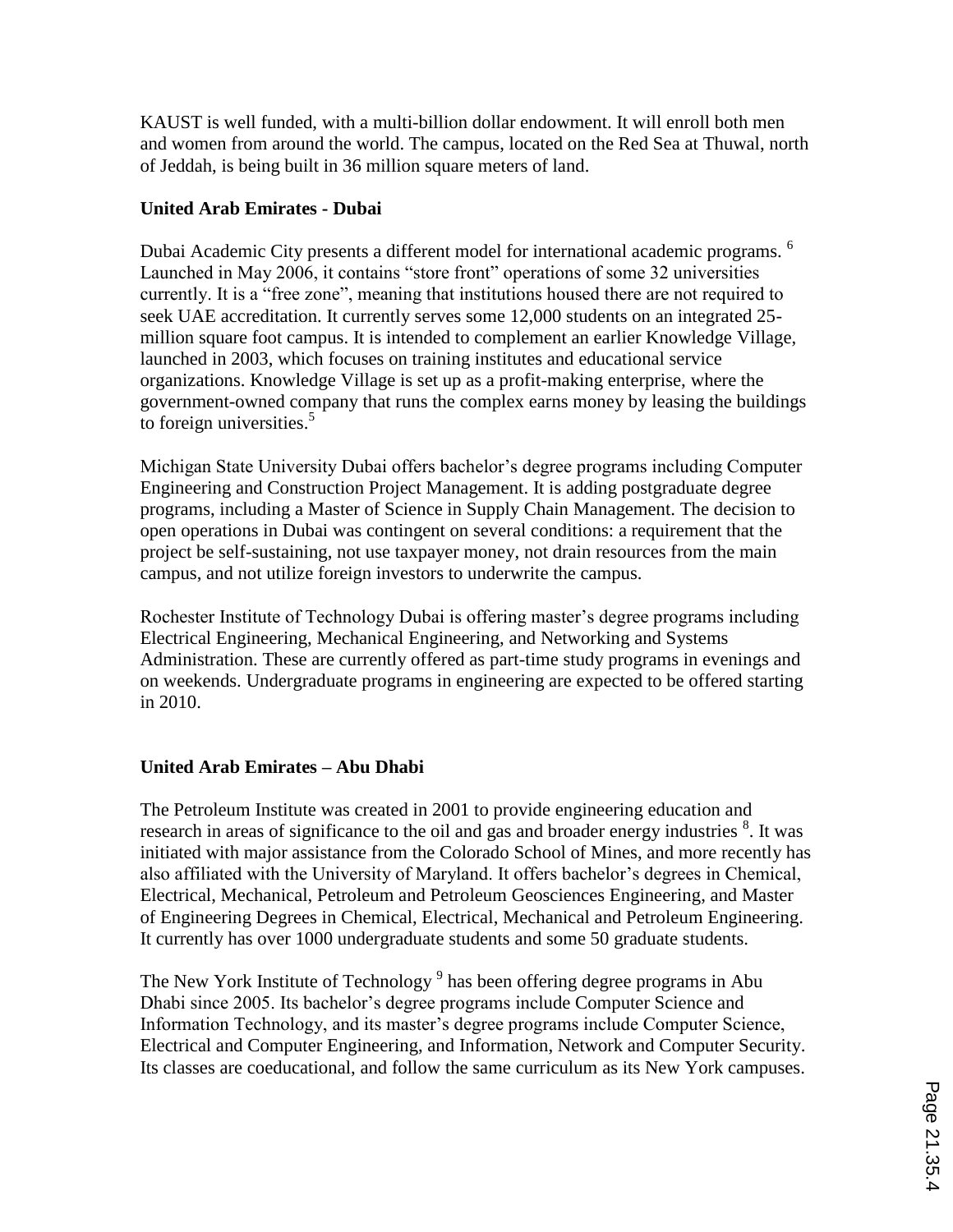Enrollment is currently 350, taught by 20 full-time faculty members supplemented by visiting NYIT faculty from New York.

New York University/Abu Dhabi is being established as a comprehensive liberal arts and sciences campus in Abu Dhabi. With the recent merger of NYU and the Polytechnic University, it is anticipated that engineering programs will eventually be offered at NYU/Abu Dhabi.

# *Abu Dhabi*

The rulers of Abu Dhabi Emirate, largest of the seven bodies that comprise the United Arab Emirates, have established an aggressive plan for diversification of the currently heavily oil-based economy. The vision for Abu Dhabi, currently being implemented, included:

- Premium education for human capacity building
- Research and development, leading to innovation
- Commercialization of R&D results
- Creation of a sustainable knowledge-based economy

Elements of implementation of this vision include the creation of new educational institutions, investment in and acquisition of companies that are bringing diverse technological economic activities to Abu Dhabi, and the development of research activities and support mechanisms.

The chart below indicates the planned diversification of the Abu Dhabi economy by the year 2030 – reducing the dependence on oil GDP to 36%.



*Strategic investments*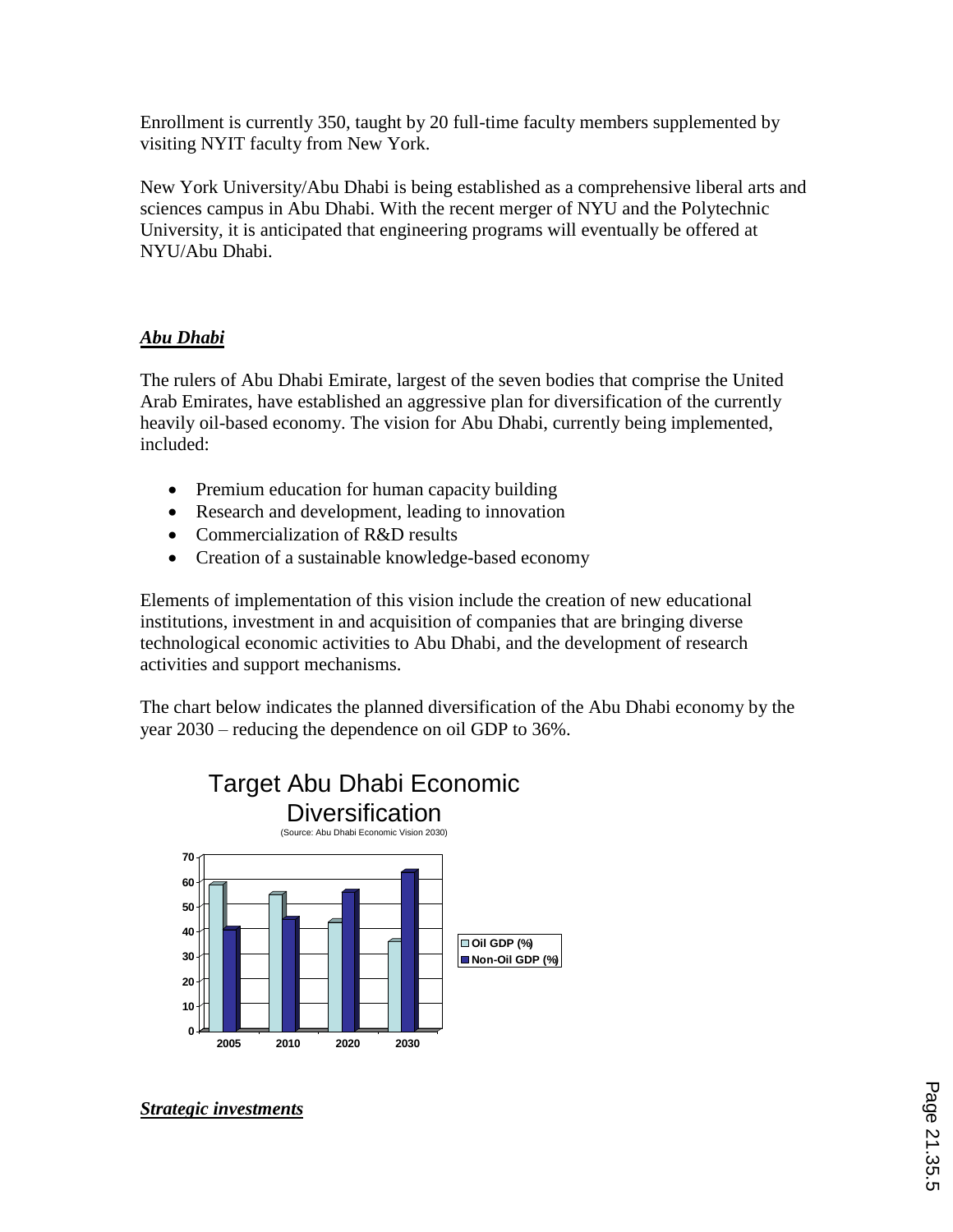Mubadala has been created as a government owned company to develop new companies in Abu Dhabi. In operation for some six years, its portfolio of investments is currently valued at some \$15-billion. Mubadala has, for example, purchased the chip manufacturing facilities of AMD, and will be moving significant parts of that operation to Abu Dhabi as part of the initiative of developing high-tech manufacturing in the UAE. It also is making investments in aerospace research and development, and parts manufacture, in association with the major expansion of UAE airlines, including Etihad and Emirates.

The Masdar initiative, spawned by Mubadala, includes three major thrusts: investments in alternative energy to initiate the follow-on to the petroleum years as a major part of the UAE economy; development of a \$22-billion demonstration city which will be carbon neutral and be powered entirely by solar and wind energy; and establishment of the Masdar Institute of Science and technology, a graduate level specialty institution focused on research and education in alternative energies.

The Masdar Institute of Science and Technology is the educational component of the Masdar Initiative, a program established in 2006 by the Abu Dhabi government to develop a new economic sector in alternative and sustainable energy. The Masdar Institute is a graduate level institution, offering masters degree programs – and eventually doctoral programs -- in engineering and science disciplines. Current programs are Engineering Systems and Management, Information Technology, Materials Science and Engineering, Mechanical Engineering, and Water and Environment. It is a researchdriven institute being developed with the support and cooperation of Massachusetts Institute of Technology. The Masdar Institute will be located in Masdar City, the zero carbon emission demonstration city being built at the edge of Abu Dhabi.

Saadiyat Island is being developed as a cultural center, for both tourist attraction and local education purposes. It will include five major cultural institutions: a branch of the Louvre Museum; a branch of the Guggenheim Museum; a national museum named after the founder of the UAE, H.H. Sheikh Zayed Bin Sultan Al Nahyan; a maritime museum; and a performing arts center. As part of this cultural center, a major branch campus of the New York University is under development.

New York University has long been committed to building its international presence, and had increased study-abroad sites to places such as Singapore, Accra and Buenos Aires. But the plan that has developed for a comprehensive, residential liberal-arts and sciences branch campus in the Arabian Gulf, set to open in 2010, is in a class by itself. The NYU/Abu Dhabi project will see a flow of professors and students between New York and Abu Dhabi, allowing seamless transfers. The NYU/Abu Dhabi project meets several needs of the US university, and simultaneously addresses a major goal of Abu Dhabi, to be identified as a hub of knowledge transmission and creation in the region, as well as attending to the need to build human capacity in its citizens and its significant expatriate population.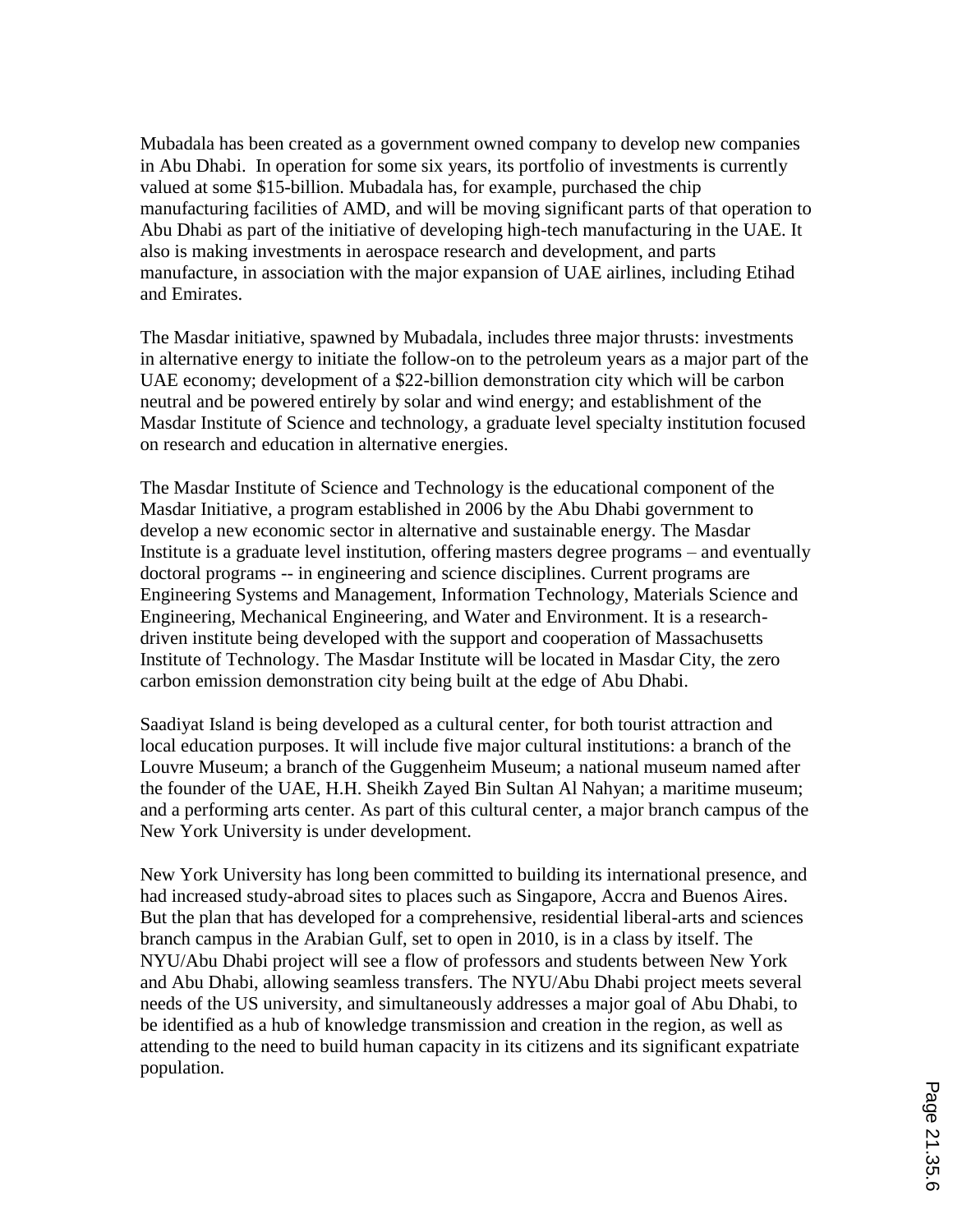The Khalifa University of Science, Technology and Research is a new institution of higher education in Abu Dhabi, United Arab Emirates. It is an independent public university supported by the government of Abu Dhabi, focused on building the human capital needed for the economic development of the Emirate as it evolves from an oilbased economy to a diverse knowledge-driven economy. The University has been established to serve the Emirate of Abu Dhabi and the broader United Arab Emirates by providing high quality education, research and service. Upon entering the workplace, its graduates will contribute leadership to current and future industrial development and innovation. KUSTAR is fully co-educational, and educates both Emerati and international students. Its programs include undergraduate education, post-graduate education, and research and development.

### *Discussion*

Building dynamic economies that are based on the creative application of human knowledge is currently an aspiration of all developing countries. The 22 countries of the Arab world, which lag behind other regions in educational achievement, technical advances, and economic development, are acutely aware of this challenge.

The United Nations Development Program has conducted two recent studies of the Arab world's progress in developing the knowledge, skills and institutions needed to compete in today's global economy. Its 2003 report presented a comprehensive picture of the "knowledge deficit", and suggested needed reforms. The 2008 report analyzes what has been achieved, what has failed, and what remains to be done. The 2008 report concludes that Arab countries as a group have made significant progress, when measured against their own histories. Significant success has been achieved in access to education, including new universities with global standards. And Arab governments have begun investing more in research and development.

# *Conclusion*

Countries throughout the Persian Gulf region, and beyond in the Arab world, are striving to develop diverse economies which allow them to compete effectively in today's global economy. Much of the effort is appropriately directed to education and associated activities which aim toward building "knowledge-based" economies.

The Emirate of Abu Dhabi has embarked on a particularly enlightened and aggressive program of economic development, aimed at transforming its current oil-based economy to one based on knowledge and innovation. It is making substantial investments in higher education, particularly in engineering and science, to develop the human capacity to accomplish this transition.

# *References*

1) See http://www.qf.edu.qa/